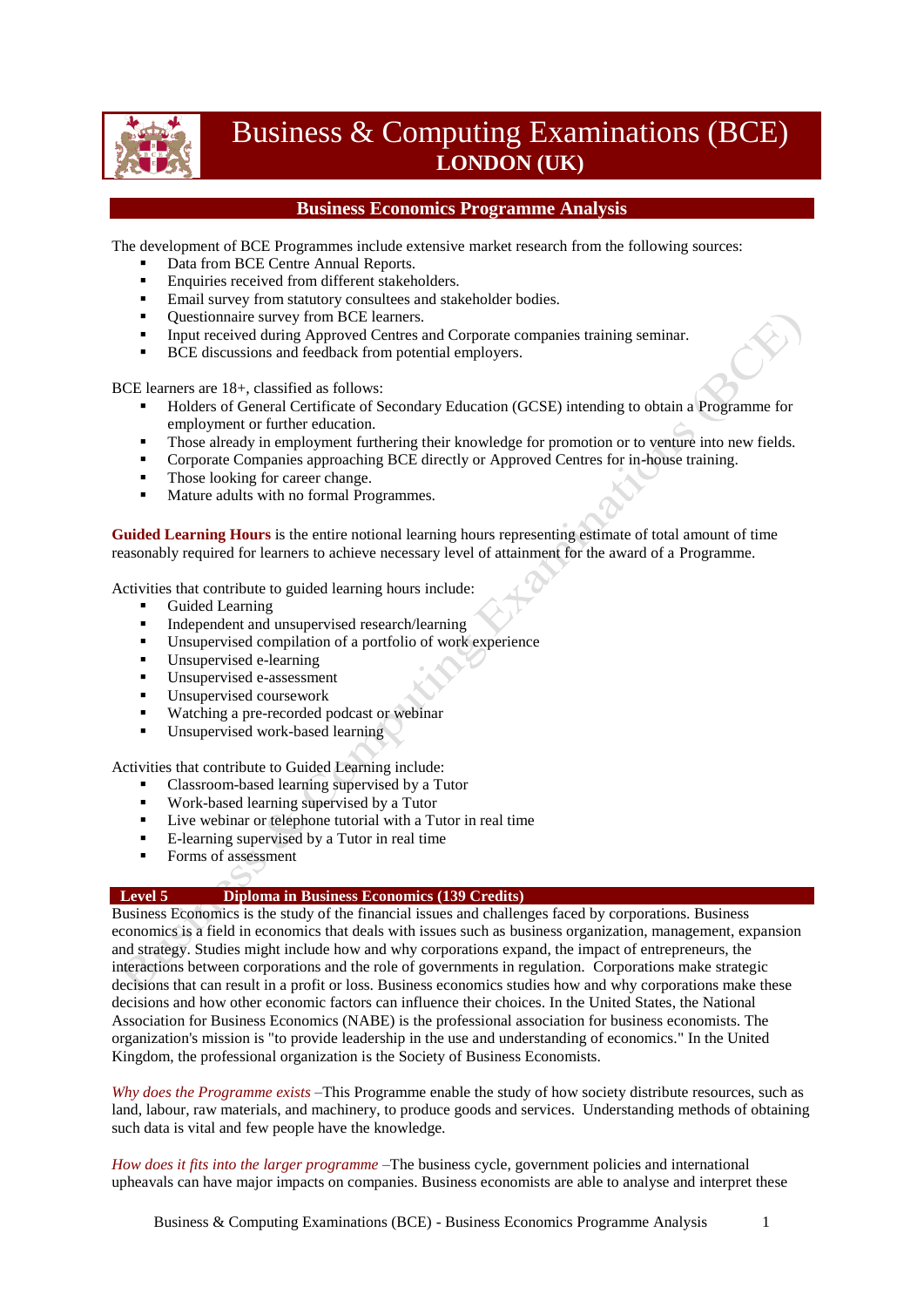developments in terms of their probable impact on consumer demand, prices, costs, competitive pressures, financial conditions and other matters.

*For who it was designed* – The Programme is designed for Level 5 Diploma holders interested in pursuing business finance, international trade and economics.

*How it will benefit learners* – Economists are concerned with understanding and interpreting financial matters, among other subjects. Other occupations in this area include: Accountants and auditors; Actuaries; Budget analysts; Cost; Financial analysts and personal financial advisors; Financial managers; Insurance underwriters; Loan officers; Purchasing managers, buyers, and purchasing agents.

Ò

#### *Units:*

- Business Finance
- Managerial Economics
- International Trade & Policy
- Economics
- Real Estate Management

**Business Finance** - many new businesses will exhaust the internal financial resources which are used during the start-up phase, and will eventually seek additional capital to continue growing. It takes money to make money, and every small business needs money to get started, to operate, and to expand and grow. Many new businesses will exhaust the internal financial resources, which are used during the start-up phase, and will eventually seek additional capital to continue growing. Why do businesses need finance? It is important to clearly identify the purpose of the funds. Business finance is generally used to acquire assets which are employed to help the business achieve its profit-making objectives, such as: to purchase capital items (fixed assets) e.g., plant, equipment, land or buildings, motor vehicles; to increase holdings of trading stock and supplies; to fund research and development; to expand distribution or develop new markets.

**Managerial Economics** - Managerial economics is the science of directing scarce resources to manage cost effectively. It consists of three branches: competitive markets, market power, and imperfect markets. A market consists of buyers and sellers that communicate with each other for voluntary exchange. Whether a market is local or global, the same managerial economics apply. In any type of business firm, trained business economists are: shrewd observers of what goes on both inside and outside the firm; enlightened analysts who can formulate and test promising ideas in an objective way; and persuasive communicators to management and others on behalf of the firm. All three of these roles are essential in the business world.

**International Trade & Policy** - is the exchange of goods and services between countries. This type of trade gives rise to a world economy, in which prices, or supply and demand, affect and are affected by global events. If one walks into a supermarket and is able to buy South American bananas, Brazilian coffee and a bottle of South African wine, thus experiencing the effects of international trade. International trade allows us to expand our markets for both goods and services that otherwise may not have been available to us. It is the reason why one can pick between a Japanese, German or American car. As a result of international trade, the market contains greater competition and therefore more competitive prices, which bring a cheaper product home to the consumer.

**Economics** - Economics is the study of how people choose to use resources. Resources include the time and talent people have available, the land, buildings, equipment, and other tools on hand, and the knowledge of how to combine them to create useful products and services. We need economics because we as individuals and as a society, experience scarcity (of raw materials, of goods and services, of time, and so on) in relationship to our ever-growing needs and wants. Economics examine how we make choices: a new car or college tuition; more hospitals or more highways; more free time or more income from work? It gives us a way of understanding how to make best use of natural resources, machinery, and people's work efforts. The beauty of studying Economics is that one is given an insight into so many different subject areas. Economic issues are interrelated with the study of Business, Law, Accounting, Politics, Sociology, History, Land and Property Management, Engineering….the list is endless! Almost every subject area has to consider certain issues that are classed as 'Economics' to help learners understand how and why decisions are made. For example in the study of Construction Management learners need to understand why certain resources are used, how scarcity affects production decisions, and the costs and benefits to the consumer and producer of choosing one product over another. This is Economics!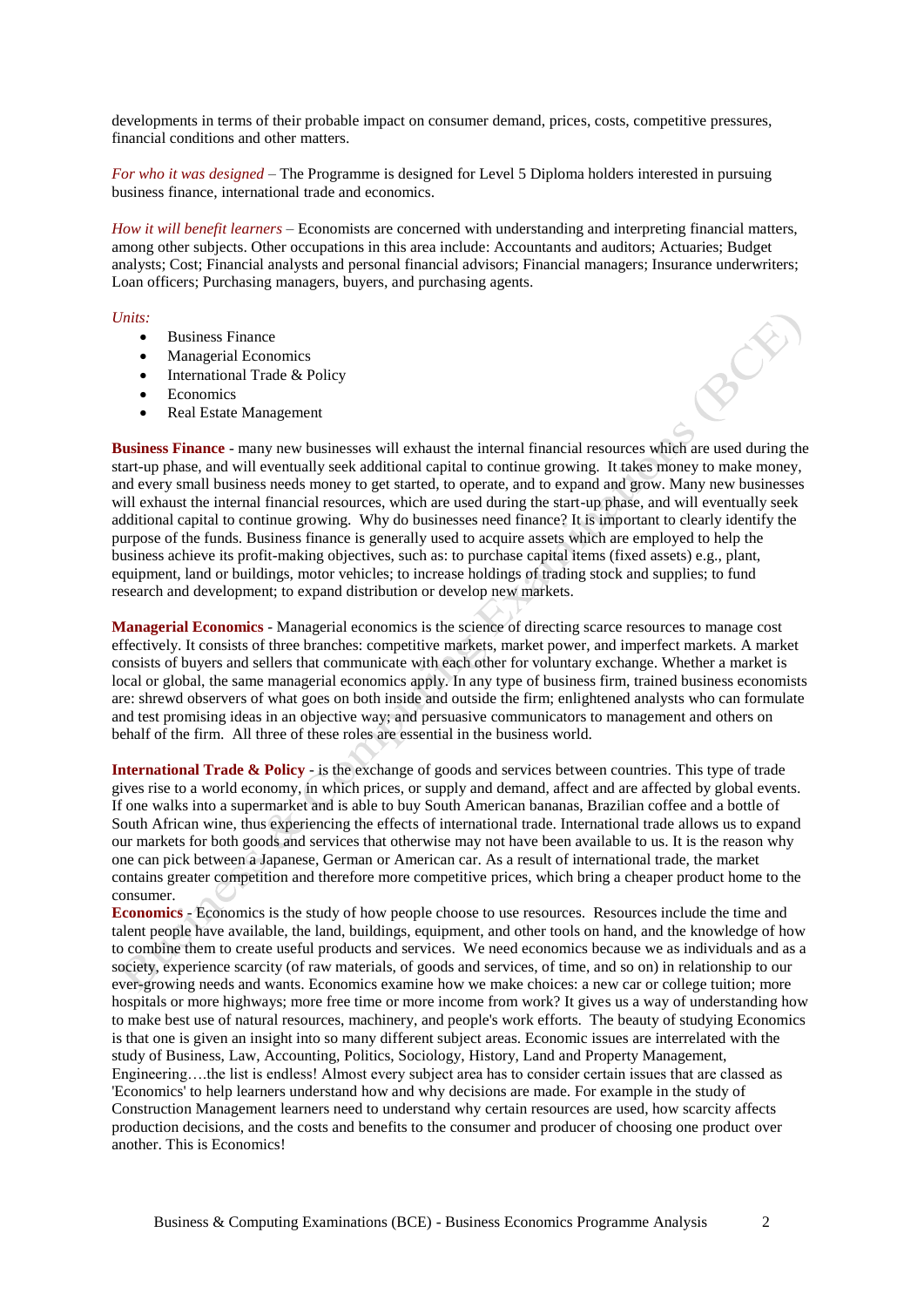**Real Estate Management** - Real estate relates to insurance, construction, mortgage banking, property management, real estate appraisal, brokerage and leasing and real estate development. A mortgage broker is an independent agent who specialises in originating residential or commercials mortgages.

| Unit               | <b>Pre-requisite</b>               | Core-requisite                     | <b>Guided</b><br><b>Learning</b><br><b>Hours</b> | <b>Numbe</b><br>r of<br><b>Credits</b> |
|--------------------|------------------------------------|------------------------------------|--------------------------------------------------|----------------------------------------|
| <b>Business</b>    | Knowledge of accounting            | A pass or higher in Certificate in | 200                                              | 20                                     |
| Finance            | and business terminology.          | Business Studies or equivalence.   |                                                  |                                        |
| Managerial         | Knowledge of accounting            | A pass or higher in Certificate in | 300                                              | 30                                     |
| Economics          | and business terminology.          | Business Studies or equivalence.   |                                                  |                                        |
| International      | Knowledge of accounting            | A pass or higher in Certificate in | 200                                              | 20                                     |
| Trade & Policy     | and business terminology.          | Business Studies or equivalence.   |                                                  |                                        |
| Economics          | Knowledge of accounting            | A pass or higher in Certificate in | 300                                              | 30 <sup>°</sup>                        |
|                    | and business terminology.          | Business Studies or equivalence.   |                                                  |                                        |
| <b>Real Estate</b> | Knowledge of accounting            | A pass or higher in Certificate in | 200                                              | 20                                     |
| Management         | and business terminology.          | Business Studies or equivalence.   |                                                  |                                        |
|                    | Coursework (Project) for all units |                                    | 190                                              | 19                                     |

| <b>Rules of combination:</b> | All units are mandatory |
|------------------------------|-------------------------|
| Age Group:                   | $18+$                   |
| <b>Programme Type:</b>       | Vendor/Industry         |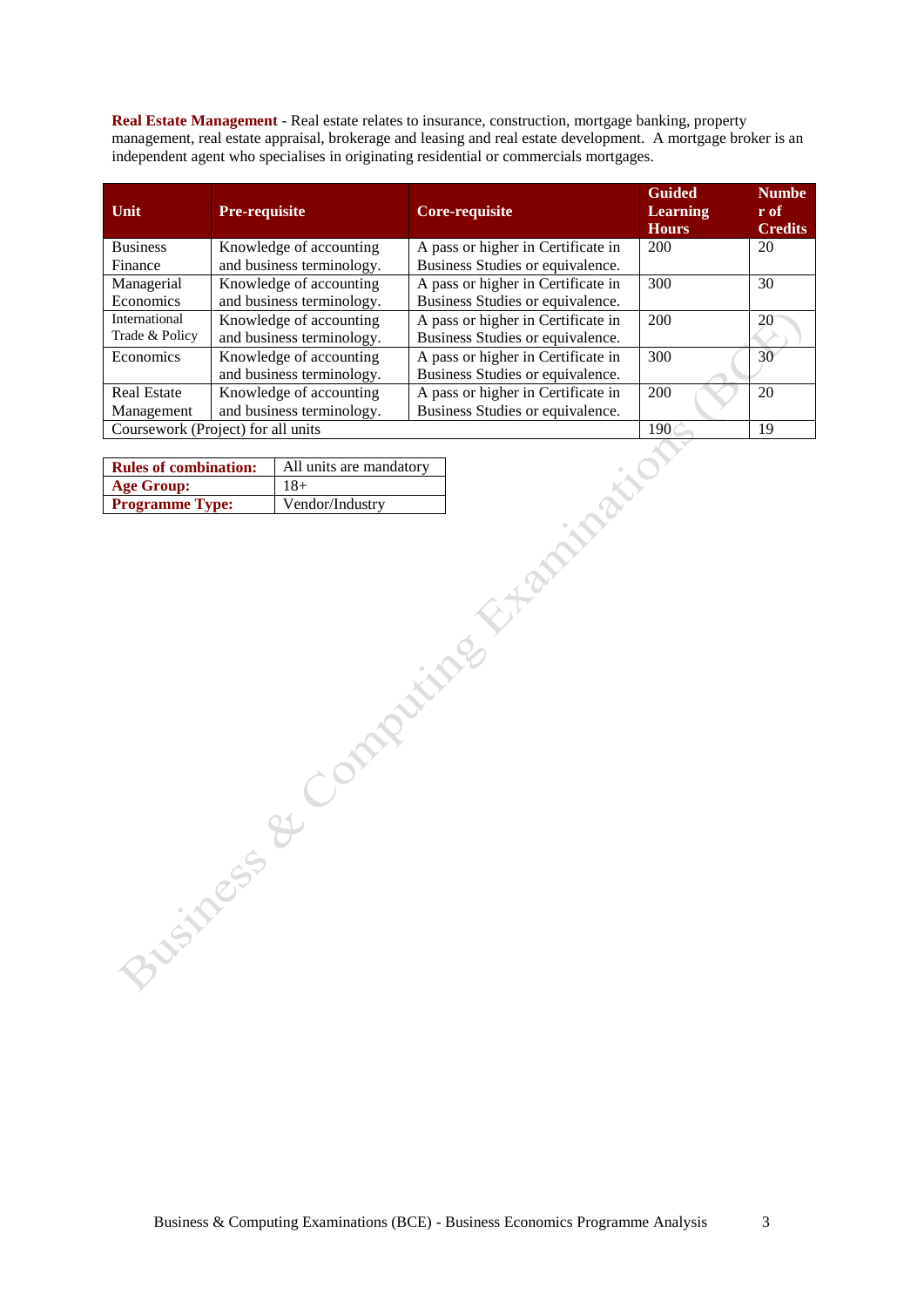|    |                                                   |                | <b>Notional Learning Hours</b> |                 |                     |                   |                   |                  |
|----|---------------------------------------------------|----------------|--------------------------------|-----------------|---------------------|-------------------|-------------------|------------------|
|    | <b>Unit Titles</b>                                | <b>Credits</b> | <b>Guided</b> /                | Independent     | <b>Research</b>     | <b>Assessment</b> | <b>Coursework</b> | <b>Total</b>     |
|    |                                                   |                | <b>Contact</b>                 | <b>Learning</b> | <b>Activities</b> / | (self/class)      |                   |                  |
|    |                                                   |                | <b>Learning</b>                |                 | <b>Group Work</b>   |                   |                   |                  |
| 01 | Finance and the need for finance                  | 2.0            |                                | n               |                     |                   |                   | 20               |
| 02 | Measurements used in valuing a firm's performance | 2.0            |                                |                 |                     |                   |                   | 20               |
| 03 | Time-value of money concepts                      | 2.0            |                                |                 |                     |                   |                   | 20               |
| 04 | Investment appraisal methods and techniques       | 2.0            |                                |                 |                     |                   |                   | 20               |
| 05 | Cash flows                                        | 2.0            |                                |                 |                     |                   |                   | 20               |
| 06 | Bonds as long-term debt securities                | 2.0            |                                |                 |                     |                   |                   | 20               |
| 07 | Working capital management                        | 2.0            |                                |                 |                     |                   |                   | 20               |
| 08 | Company share capital structure                   | 2.0            |                                |                 |                     |                   |                   | 20               |
| 09 | Weighted Average Cost of Capital (WACC)           | 2.0            |                                | <sub>0</sub>    |                     |                   |                   | 20               |
| 10 | Capital structure                                 | 2.0            |                                | <sub>n</sub>    |                     |                   |                   | $\underline{20}$ |
|    |                                                   | <b>20.0</b>    | 80                             |                 |                     |                   |                   | <b>200</b>       |

### **Business Finance Learning Hours Information Sheet**

## **Managerial Economics Learning Hours Information Sheet**

|                    |                                            |                | <b>Notional Learning Hours</b> |                 |                     |              |                   |              |
|--------------------|--------------------------------------------|----------------|--------------------------------|-----------------|---------------------|--------------|-------------------|--------------|
| <b>Unit Titles</b> |                                            | <b>Credits</b> | <b>Guided</b> /                | Independent     | <b>Research</b>     | Assessment   | <b>Coursework</b> | <b>Total</b> |
|                    |                                            |                | <b>Contact</b>                 | <b>Learning</b> | <b>Activities</b> / | (self/class) |                   |              |
|                    |                                            |                | <b>Learning</b>                |                 | <b>Group Work</b>   |              |                   |              |
| 01                 | <b>Business economics</b>                  | 2.0            |                                | h               |                     |              | 2                 | 20           |
| 02                 | Profit maximisation model                  | 2.0            |                                |                 |                     |              |                   | 20           |
| 03                 | Nature of firms                            | 2.0            |                                |                 |                     |              |                   | 20           |
| 04                 | Business ownership                         | 2.0            |                                |                 |                     |              |                   | 20           |
| 05                 | <b>Multinational enterprises</b>           | 2.0            |                                |                 |                     |              |                   | 20           |
| 06                 | Theory of consumer demand                  | 2.0            |                                |                 |                     |              |                   | 20           |
| 07                 | Demand estimation and forecasting          | 2.0            |                                |                 |                     |              |                   | 20           |
| 08                 | Capacity utilisation                       | 2.0            |                                |                 |                     |              |                   | 20           |
| 09                 | Models of market structures                | 2.0            |                                |                 |                     |              |                   | 20           |
| 10                 | Risk and uncertainty                       | 2.0            |                                |                 |                     |              |                   | 20           |
| 11                 | Economic and game theory                   | 2.0            |                                |                 |                     |              |                   | 20           |
| 12                 | Pricing theory                             | 2.0            |                                |                 |                     |              |                   | 20           |
| 13                 | Non-price competition                      | 2.0            |                                |                 |                     |              |                   | 20           |
| 14                 | Capital budgeting                          | 2.0            |                                |                 |                     |              |                   | 20           |
| 15                 | Managerial economics and business strategy | 2.0            |                                |                 |                     |              |                   | 20           |
|                    |                                            | <b>30.0</b>    | 120                            |                 |                     |              |                   | 300          |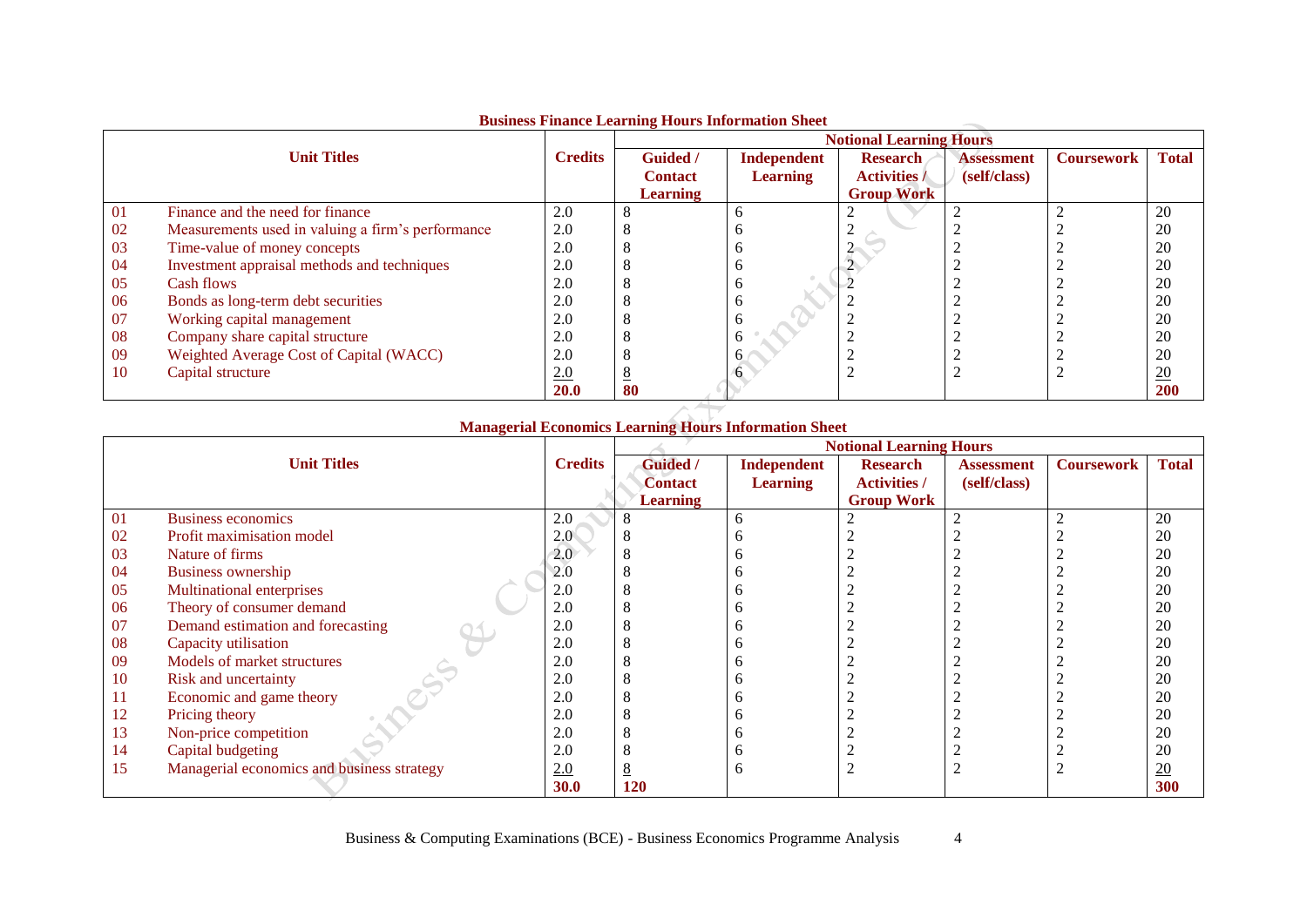|    |                                                  |                |                 | <b>Notional Learning Hours</b> |                     |                   |                   |              |
|----|--------------------------------------------------|----------------|-----------------|--------------------------------|---------------------|-------------------|-------------------|--------------|
|    | <b>Unit Titles</b>                               | <b>Credits</b> | <b>Guided</b> / | Independent                    | <b>Research</b>     | <b>Assessment</b> | <b>Coursework</b> | <b>Total</b> |
|    |                                                  |                | <b>Contact</b>  | <b>Learning</b>                | <b>Activities</b> / | (self/class)      |                   |              |
|    |                                                  |                | <b>Learning</b> |                                | <b>Group Work</b>   |                   |                   |              |
| 01 | Fundamental components of globalisation          | 2.0            |                 | n                              |                     |                   |                   | 20           |
| 02 | International trade equilibrium                  | 2.0            |                 |                                |                     |                   |                   | 20           |
| 03 | Impact of international trade on economic growth | 2.0            |                 |                                |                     |                   |                   | 20           |
| 04 | <b>Trade barriers</b>                            | 2.0            |                 | n                              |                     |                   |                   | 20           |
| 05 | Trade policy and institutions                    | 2.0            |                 | n                              |                     |                   |                   | 20           |
| 06 | Economic integration                             | 2.0            |                 | n                              |                     |                   |                   | 20           |
| 07 | International investment                         | 2.0            |                 |                                |                     |                   |                   | 20           |
| 08 | Money markets                                    | 2.0            |                 | n                              |                     |                   |                   | 20           |
| 09 | Open markets                                     | 2.0            |                 |                                |                     |                   |                   | 20           |
| 10 | International migration                          | 2.0            |                 | <sub>0</sub>                   |                     |                   |                   | 20           |
|    |                                                  | <b>20.0</b>    | 80              |                                |                     |                   |                   | <b>200</b>   |

## **International Trade & Policy Learning Hours Information Sheet**

## **Economics Learning Hours Information Sheet**

|    |                                              |                | <b>Notional Learning Hours</b> |                 |                     |                   |                   |              |  |
|----|----------------------------------------------|----------------|--------------------------------|-----------------|---------------------|-------------------|-------------------|--------------|--|
|    | <b>Unit Titles</b>                           | <b>Credits</b> | <b>Guided</b> /                | Independent     | <b>Research</b>     | <b>Assessment</b> | <b>Coursework</b> | <b>Total</b> |  |
|    |                                              |                | <b>Contact</b>                 | <b>Learning</b> | <b>Activities</b> / | (self/class)      |                   |              |  |
|    |                                              |                | <b>Learning</b>                |                 | <b>Group Work</b>   |                   |                   |              |  |
| 01 | Introduction to economics                    | 2.0            |                                | 6               |                     |                   |                   | 20           |  |
| 02 | Characteristics of the market system         | 2.0            |                                |                 |                     |                   |                   | 20           |  |
| 03 | Theories of demand and supply                | 2.0            |                                |                 |                     |                   |                   | 20           |  |
| 04 | Calculating price elasticity of demand       | 2.0            |                                |                 |                     |                   |                   | 20           |  |
| 05 | Distinction between public and private goods | 2.0            |                                |                 |                     |                   |                   | 20           |  |
| 06 | Forms of corporate organisations             | 2.0            |                                |                 |                     |                   |                   | 20           |  |
| 07 | Competitive markets                          | 2.0            |                                |                 |                     |                   |                   | 20           |  |
| 08 | Monopolistic markets                         | 2.0            |                                |                 |                     |                   |                   | 20           |  |
| 09 | Oligopolistic markets                        | 2.0            |                                |                 |                     |                   |                   | 20           |  |
| 10 | Demand for labour                            | 2.0            |                                |                 |                     |                   |                   | 20           |  |
| 11 | Gross domestic product                       | 2.0            |                                |                 |                     |                   |                   | 20           |  |
| 12 | Aggregate demand and supply                  | 2.0            |                                |                 |                     |                   |                   | 20           |  |
| 13 | Fiscal policy                                | 2.0            |                                |                 |                     |                   |                   | 20           |  |
| 14 | UK Banking system and monetary policy        | 2.0            |                                |                 |                     |                   |                   | 20           |  |
| 15 | Measurement of economic growth               | 2.0            |                                |                 |                     |                   |                   | 20           |  |
|    |                                              | 30.0           | 120                            |                 |                     |                   |                   | 300          |  |